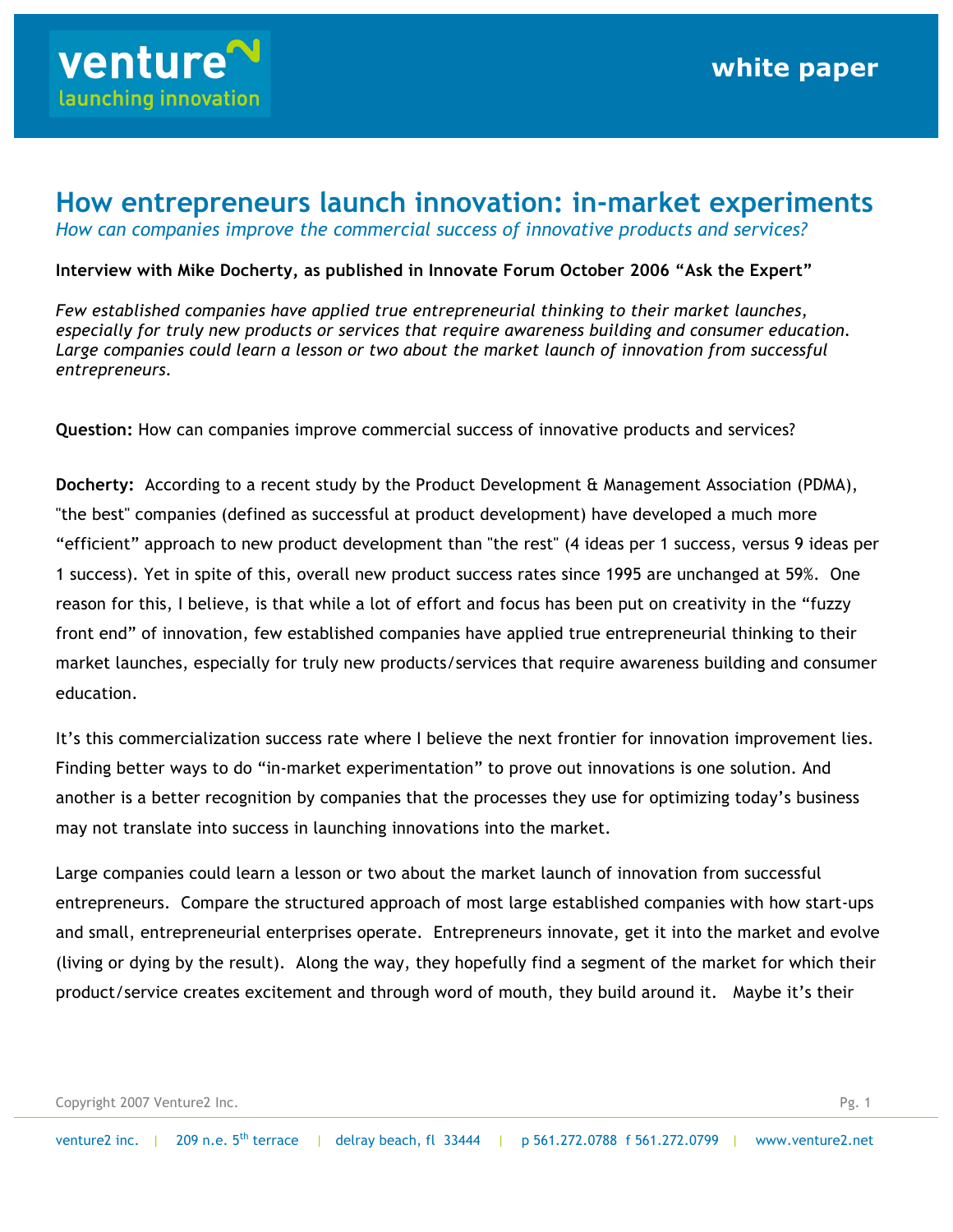critical need for cash flow, or maybe it's their mindset and bias for action. Either way, this approach provides important lessons for companies of any size in launching innovation.

I know an inventor who took his patented small appliance to nearly every major branded player in the category, only to be shunned time and time again. Even when one manufacturer agreed to take it to market, their launch plans were nearly non-existent and the inventor took it upon himself to line up a spokesperson and convince the company to launch the product via infomercials. The inventor's name is Michael Boehm and his invention was the George Foreman Lean Mean Grilling Machine.

Well, we all know what a success the George Foreman Lean Mean Grilling Machine turned out to be, so you'd probably think that once they had the product, the spokesperson and their strategy to launch via infomercial that the product took off, right? Wrong. According to Mr. Boehm, it took three iterations of the product positioning and infomercial "messaging" to get it right and for sales to materialize. Initially positioned as a "healthy cooking" appliance (the grease tray showing the fat that you aren't getting), it wasn't until they focused upon "convenience" as the primary message with "healthy cooking" as a secondary benefit that product sales exploded.

Kevin Plank and the Under Armour apparel brand provide another great example of an entrepreneurial approach to launching innovation. Initially very much a basement operation, it certainly stumbled in the early going. But he got the product into the hands of professional athletes by way of the equipment managers. He knew that they would appreciate the products performance and benefits. He was right. From the PR, testimonials and free-publicity these athletes provided, Under Armour has exploded into #2 on the Inc. 500 list and is now a major brand in performance apparel.

By leveraging guerilla marketing tactics and direct marketing approaches in their launch of new product/service innovations, companies gain another critically important benefit. The immediate feedback from the in-market experimentation approach allows a company to hone and perfect both its product and its message prior to major ramp up and spending.

Even large companies like P&G are learning to innovate, adapt and evolve during product launches. In launching Mr. Clean AutoDry Car Wash, Dryel and other innovations, P&G leveraged a web presence and

```
Copyright 2007 Venture2 Inc. Pg. 2
```